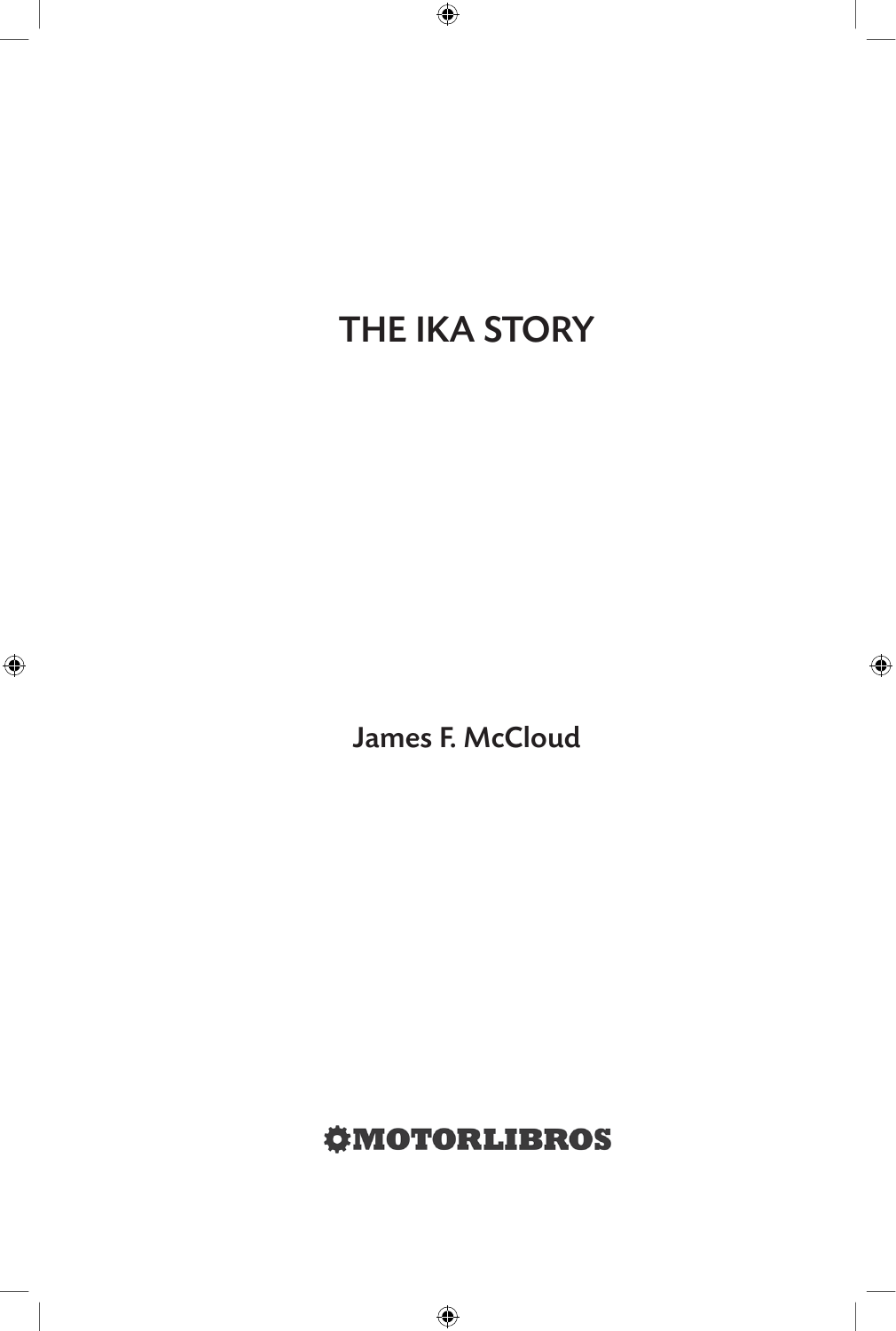*The IKA Story*

© 1995, James F. McCloud

© 2015, *Spanish First Edition,* Kimball McCloud, James McCloud Jr.

 $\bigcirc$ 

y Mark McCloud

© 2015, *Spanish First Edition,* Lenguaje claro Editora

© 2020, *Anniversary Edition,* Kimball McCloud, James McCloud Jr.

y Mark McCloud

◈

© 2020, *Anniversary Edition,* MotorLibros

MotorLibros is an imprint of Lenguaje claro Editora Portugal 2951, (B1606EFA) Carapachay, provincia de Buenos Aires, Argentina www.lenguajeclaro.com info@lenguajeclaro.com

Layout: Diana González Cover: Miur Nagur, based on the original edition

McCloud, James The IKA Story / James McCloud. - 2a ed. - Carapachay: MotorLibros, 2020. 254 p. ; 23 x 15 cm. ISBN 978-987-47650-2-4

◈

 1. Empresas Industriales. 2. Automóviles Clásicos. 3. Memoria Autobiográfica. I. Título. CDD 388.3409

Se terminó de imprimir en el mes de noviembre de 2020.

La reproducción total o parcial de este libro viola derechos reservados.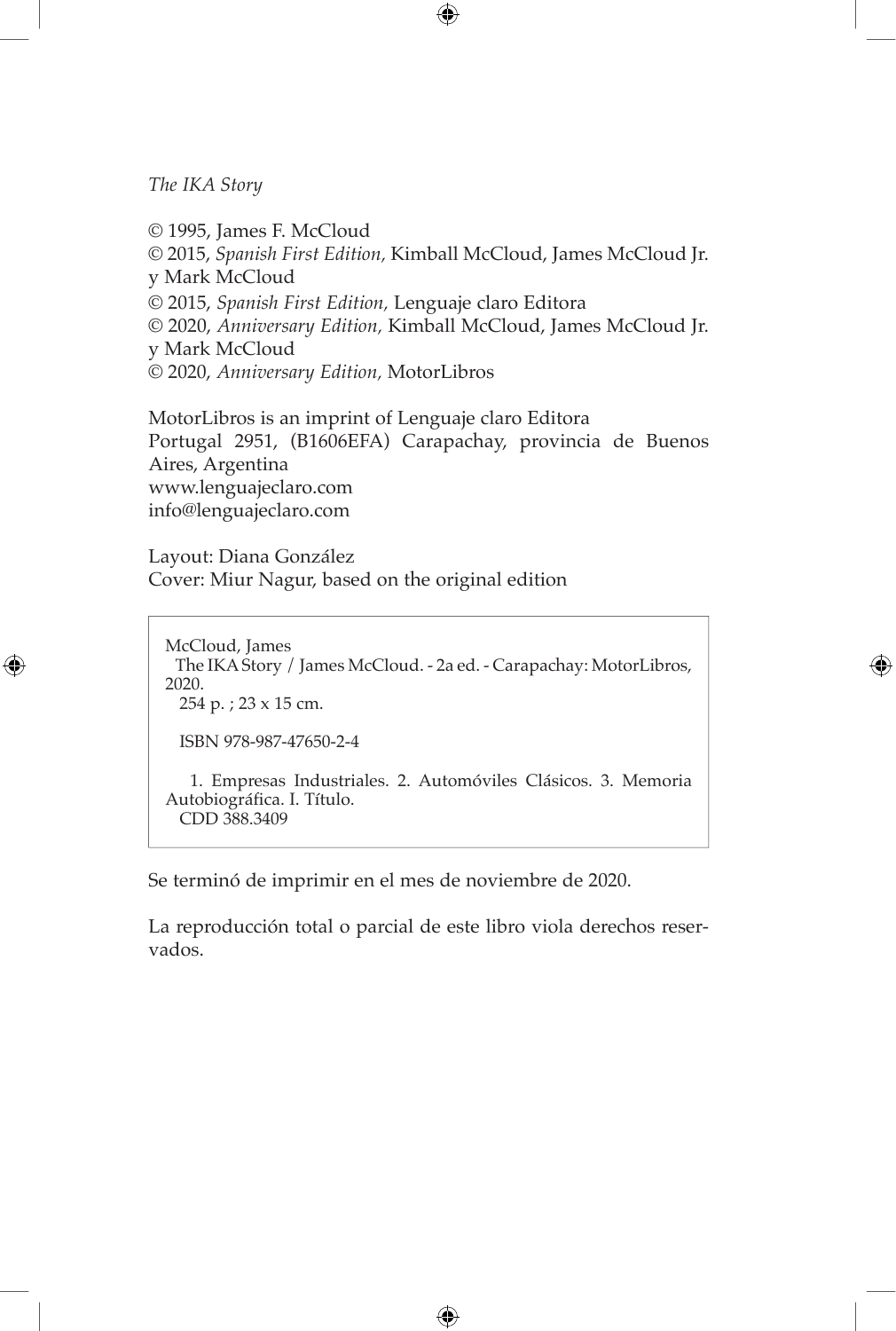## TABLE OF CONTENTS

◈

Chapter I | 1954 ............................................................................... 13 International House of New Orleans — original concept. Preparations for H.J. Kaiser tour of South America. Development of Definitive Proposal to Argentina. Survey of vendor potential in Argentina. October Agreement in Principle. Mixed Valuation Commission activities. New York agreement on final equipment valuations.

Chapter II | 1955 .............................................................................. 55 Córdoba plant site finalized. Articles of Incorporation and Presidential Decree of Approval. IKA public share issue — IMIM. Initial organization. Construction start-up. 1000 imported Kaiser Manhattans. Industrial Bank problems. General Matthew B. Ridgway. June aborted revolution. September overthrow of Peron government. Investigation of IKA. Initial vertical integration studies — gears. Academia Argüello. Bruzzone Commission.

Chapter III | 1956 ............................................................................ 80 Interdiction of IKA. Renegotiation of original IAME-Kaiser contract. Construction progress. April 27 — First Jeep. Initial quality problems. JA2 — Jeep pickup developed. Retail credit problems and other sales restrictions.

Chapter IV | 1957 ............................................................................ 90 Vianini acquisition — transmission gear equipment. Set-up of differential axle manufacturing. January — IKA first profitable month. First Dealer Convention. Estanciera production.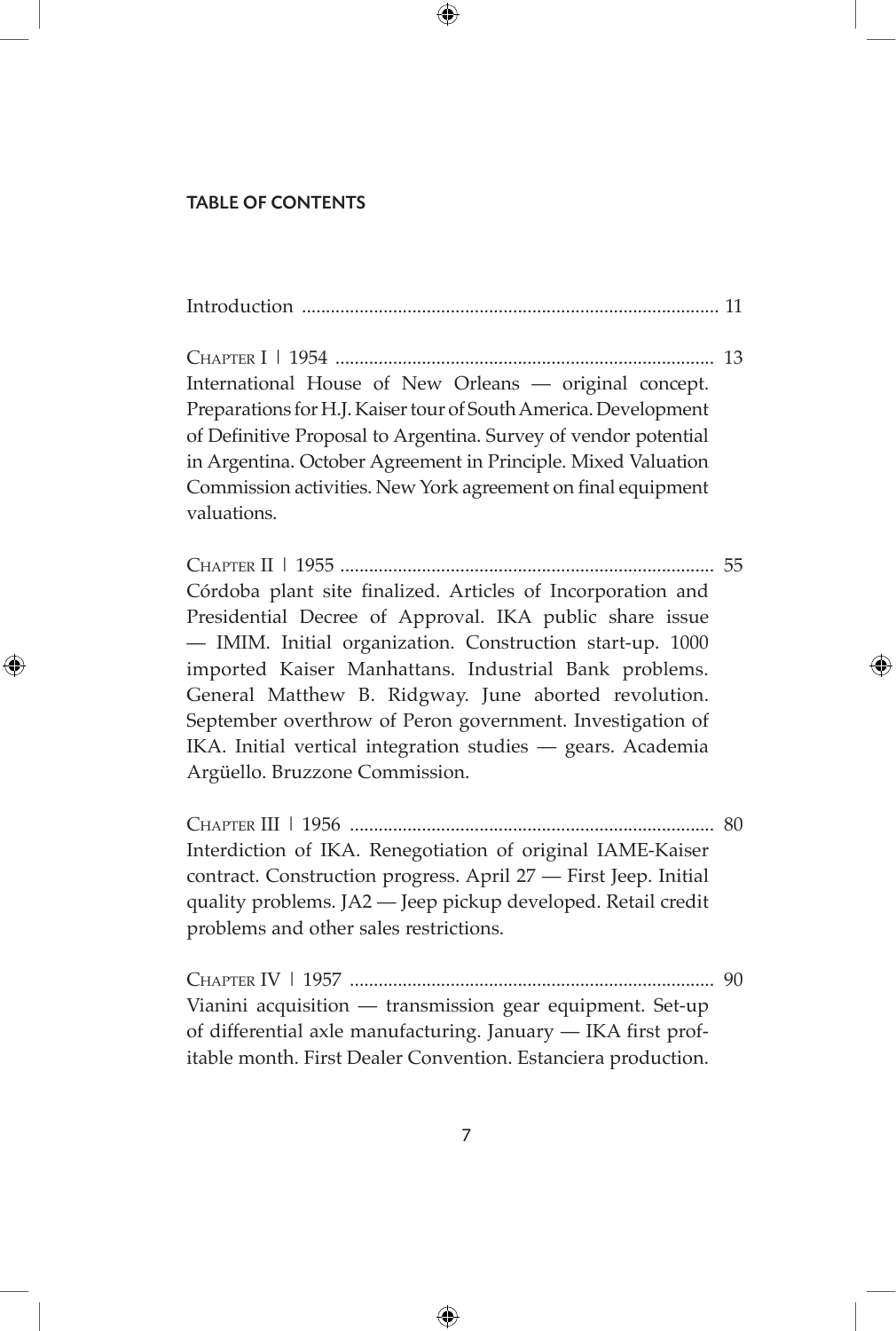Advertising — Telenoches IKA. Second public share issue. Small car planning.

Chapter V | 1958 ............................................................................. 98 Kaiser Carabela production. Vendor quality and pricing problems. Investigations into tractor production. Labor conflicts.

 $\bigcirc \hspace{-1.4mm} \bullet$ 

Chapter VI | 1959 .......................................................................... 106 Forge plant start up. Frondizi Automotive Decree. Ken Flood's passing. Organization changes. Plant expansion tool and die making. IKACOR organized. Industrial Products Division organized. Baqueano pickup and Furgon panel delivery production.

Chapter VII | 1960 .......................................................................... 117 First full year production under Automotive Decree. Permanente S. A. organized. Bergantin production. Adlai Stevenson. Renault Dauphine production. President Charles de Gaulle. ICKSA organized. Sesquicentennial celebration. IKA Art Salons — Bienal Americana de Arte.

Chapter VIII | 1961 ....................................................................... 154 100,000 vehicle produced. Aviones Lockheed Kaiser — First CL402 production. H. J. Kaiser, Jr., passing. "Power Plant for Peace" — Uruguay. ADEFA organized.

Chapter IX | 1962 .......................................................................... 164 Rambler line production. George Havas passing. IKA Technical Institute. Gordini production. Chrome plating plant production start. September 2, Industry Day Celebrations.

Chapter X | 1963 ............................................................................ 177 Transax organized. ILASA organized. Metalúrgica Tandil investment. New Rambler line production. Renault R4L and Gladiator Pickup production.

◈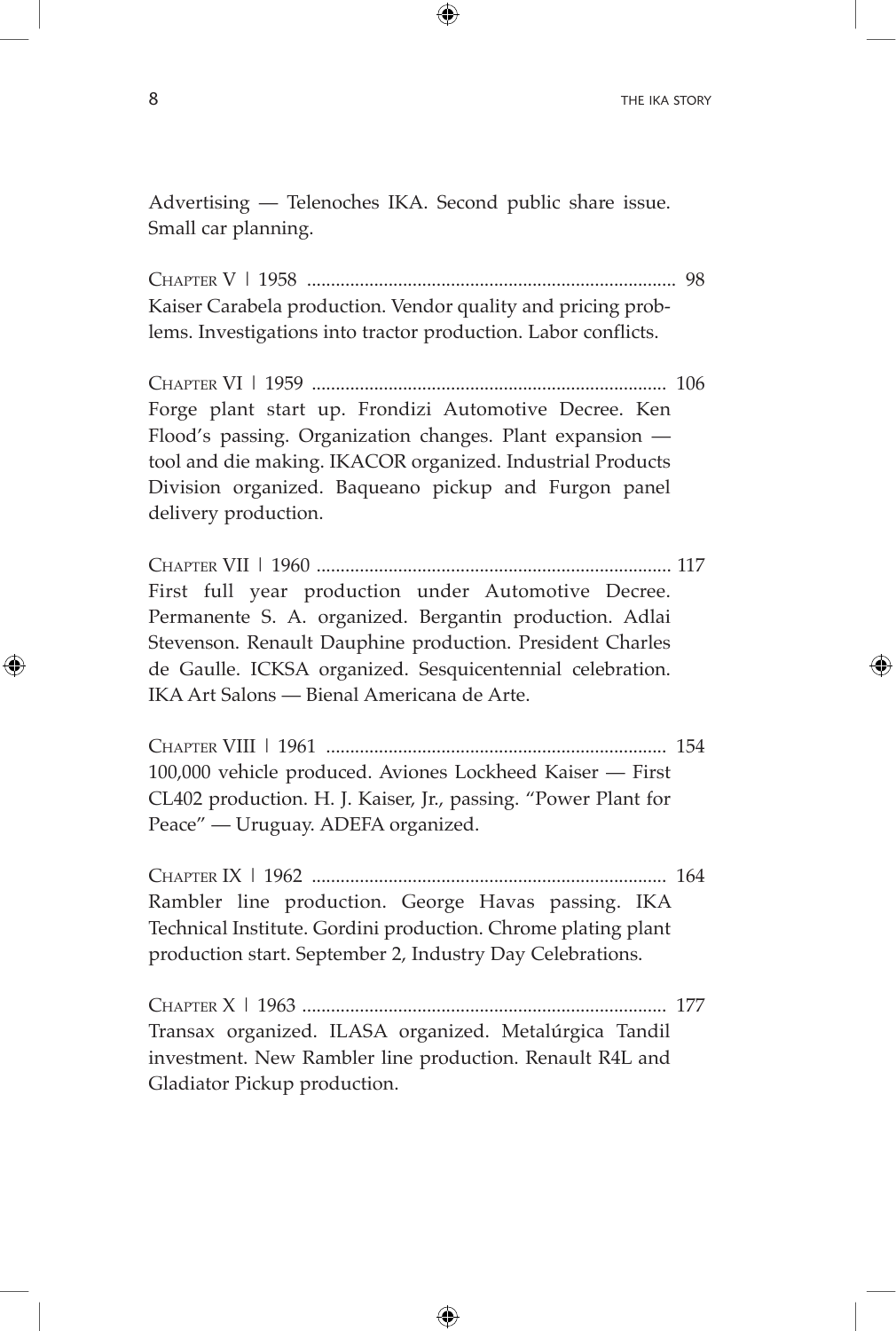TABLE OF CONTENTS 9

◈

Chapter XI | 1964 .......................................................................... 185 Inflation — market drop. Commercial Division. Volvo study. Peugeot potential merger. Chapter XII | 1965 ......................................................................... 194 Tornado engine production. Operation Di Tella — SIAM Automotores. Tool and Die Division organization (DPM). Chapter XIII | 1966 ........................................................................ 213 IKA and Subsidiaries — consolidated statistics. Torino development and production. Chapter XIV | 1967 ....................................................................... 225 Industries divestment decision. Ford Motor Co. negotiations. Renault — TRANSAX divestment decision. General Motors — tool order and interest in IKA. Position paper to General Motors. Excerpts from Commonwealth Club address. Index ................................................................................................ 239 About the Author ........................................................................... 251

◈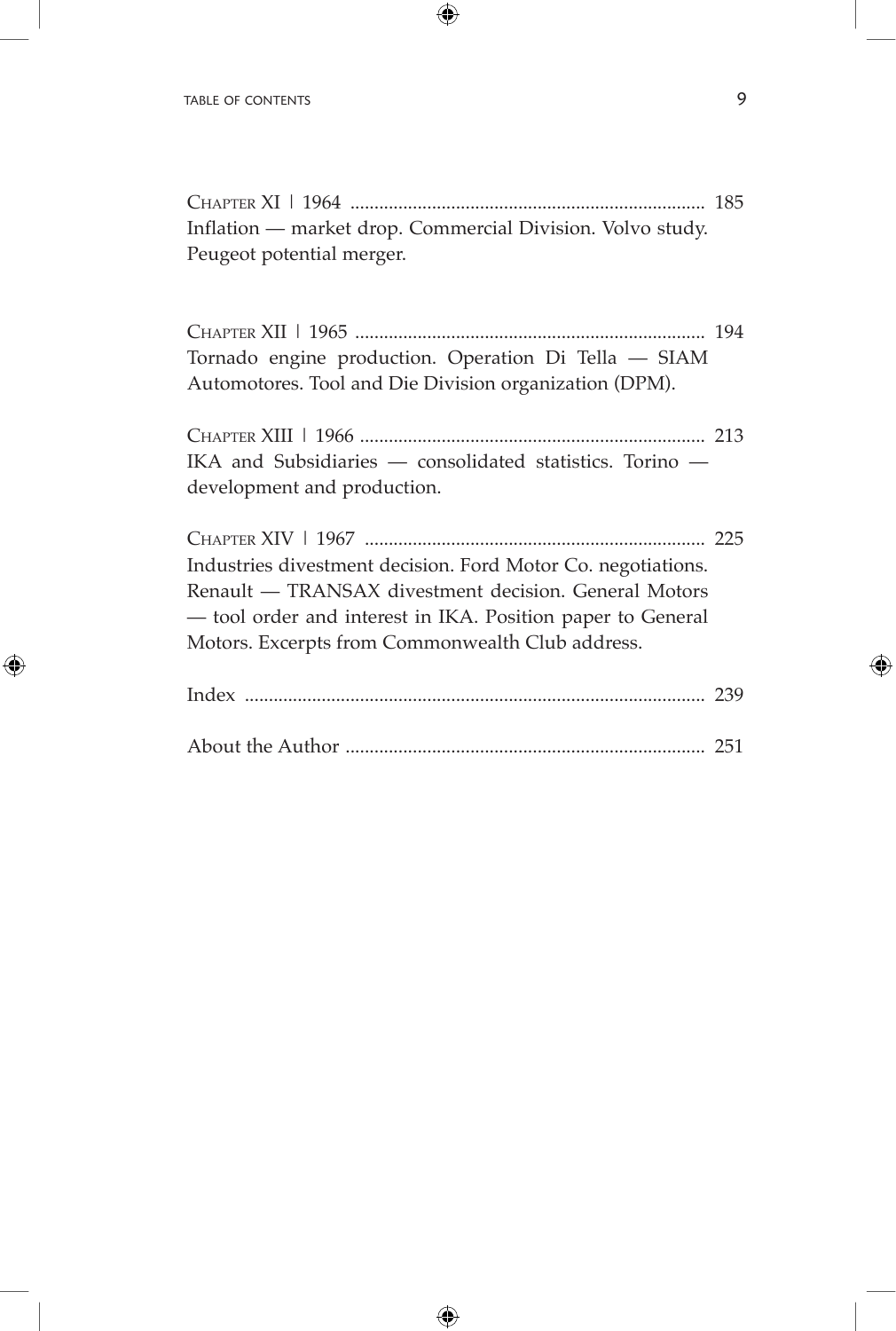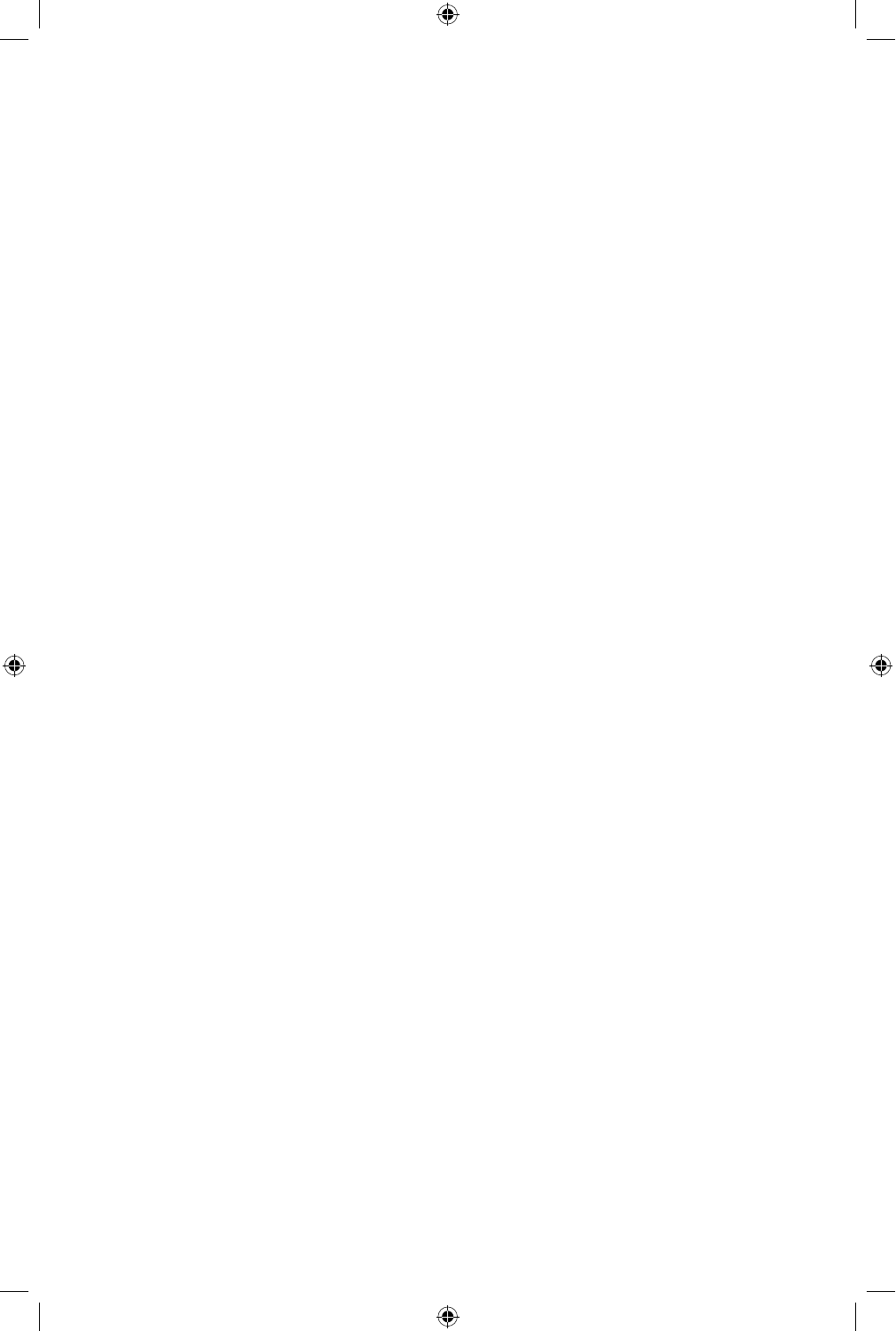## Introduction

◈

This is the story of the early beginnings of a company that aspired to be something more than just a profitable commercial operation. We wanted to prove, and did, that the capabilities of the manufacturing sector of Argentina could cope not only with the integral production of vehicles but with their development as well. Building the infrastructure of human capabilities that was the backbone of our company probably inspired us more than any other single element. Each new venture was a challenge that taxed the limits of our resources and required innovative ideas and decisions to bring it to a satisfactory conclusion. When mistakes were made we would insist they be recognized so that we could do something about them. The prime requisite for any discussion in my office was, "put it all on top of the table," and with the resiliency we had we always managed to recuperate and land back on our feet.

I don't have any reason for writing this book other than the enjoyment of recalling the milestones that occurred during IKA's formative stages and the subsequent years that I had the privilege of participating in its management. I would suspect, moreover, that there are a lot of my former colleagues who will find some of the reminiscences amusing, and my sons will get an insight into the reason Dad was away from home so much.

◈

My years in Argentina were the most fruitful and enjoyable of any I have experienced in my professional life. IKA was a continuous expansion program and one that never lacked for surprises that would blow in from the least suspected quarter. As Henry Kaiser said, "Problems are opportunities in work clothes." Using this criterion, I can assure you we had our share of challenges.

> **JAMES F. MCCLOUD** Est. Huinca-Lu Traful, Neuquen Argentina

11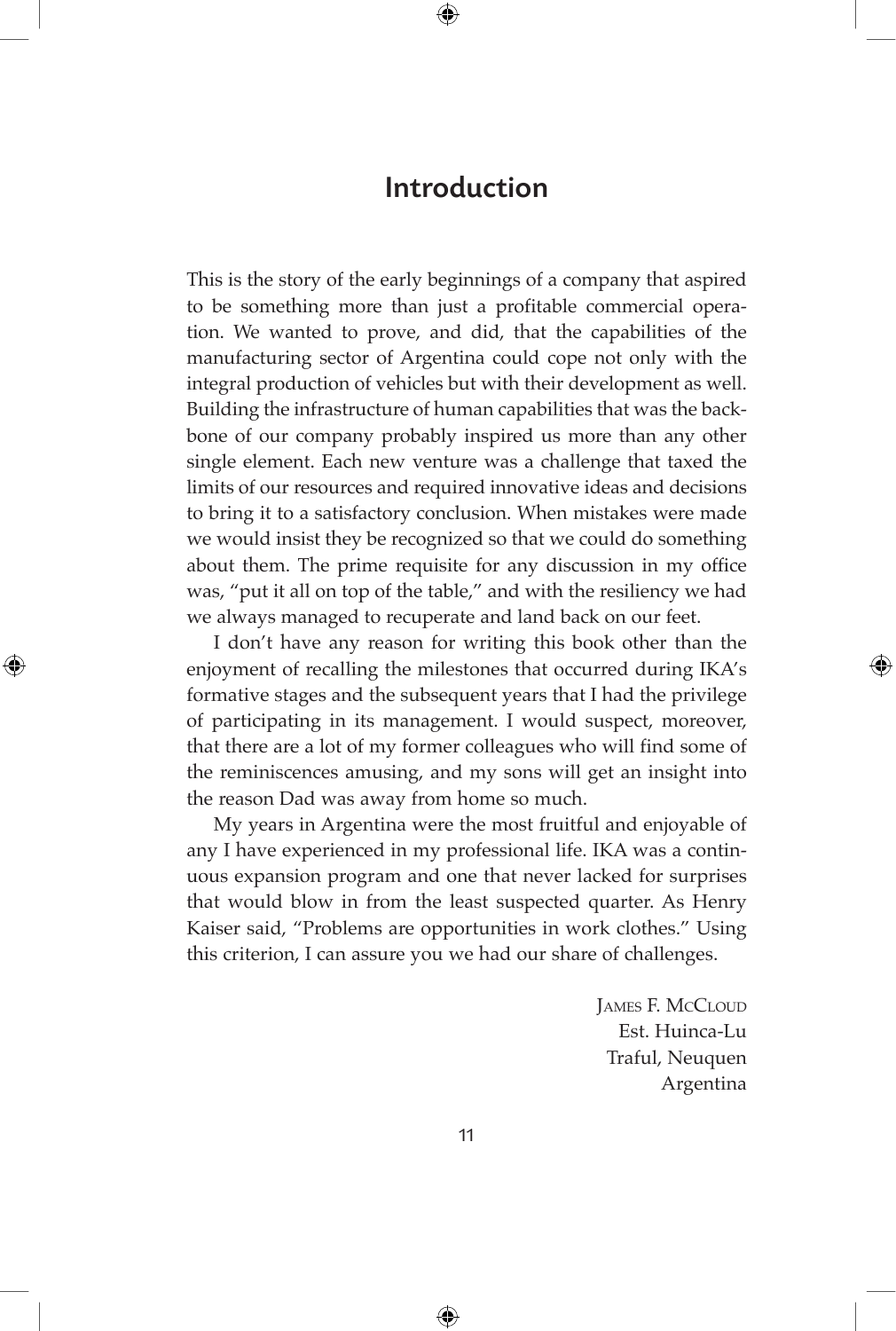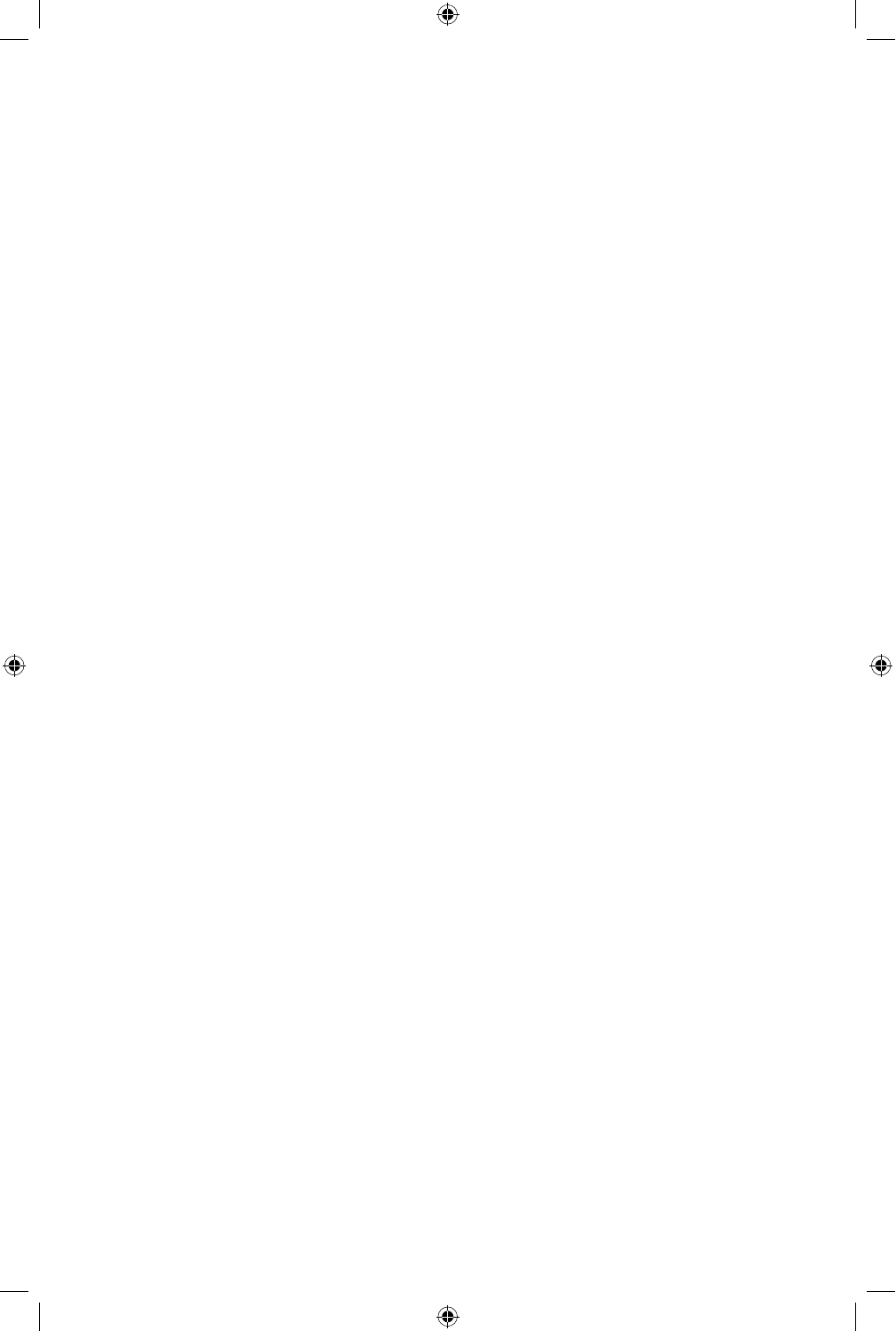## Chapter I | Pre-Incorporation — Most of 1954

◈

In the early 1950s, Kaiser-Frazer went through a major restructuring. Willys Motors, Inc. was acquired, the Willow-Run plant was sold to General Motors and the new company that had emerged, Kaiser Motors Corporation, made its headquarters in Toledo, Ohio, the location of Willys' main plant and principal offices. The restructuring also involved the withdrawal from passenger car production and concentration on the Jeep Four Wheel Drive utility vehicle line. At this point in time, the major facilities owned and operated by Kaiser Motors consisted of the main assembly, machining and press plants in Toledo, the Detroit Engine Division, the Dowagiac, Michigan, foundry and the Shadyside, Ohio, press plant. The latter three facilities were suppliers for Willow-Run vehicle assembly and, with the decision taken to produce the Jeep line only, would eventually become redundant.

The Detroit Engine Division not only manufactured automotive engines for the Kaiser and Frazer automobiles but was also engaged, during the Korean War, in the manufacture of the R-1300 Aircraft engine under license to the Wright Aeronautical Corporation. As the Korean conflict drew to a close, aircraft engine contracts, which had been very profitable, would be completed and the Engine Division, which also included the Dowagiac foundry, would be faced with a shut-down. This was foreseeable in 1953, and various studies were undertaken to find products that would fit the Division's managerial and manufacturing capabilities.

◈

Not the least of the problems, and probably the paramount consideration, would be the development of a flexible enough labor agreement with Local 280 of the UAW-CIO to permit the diversity of product that would be required. As General Manager of the Division, it became apparent to me that, for various reasons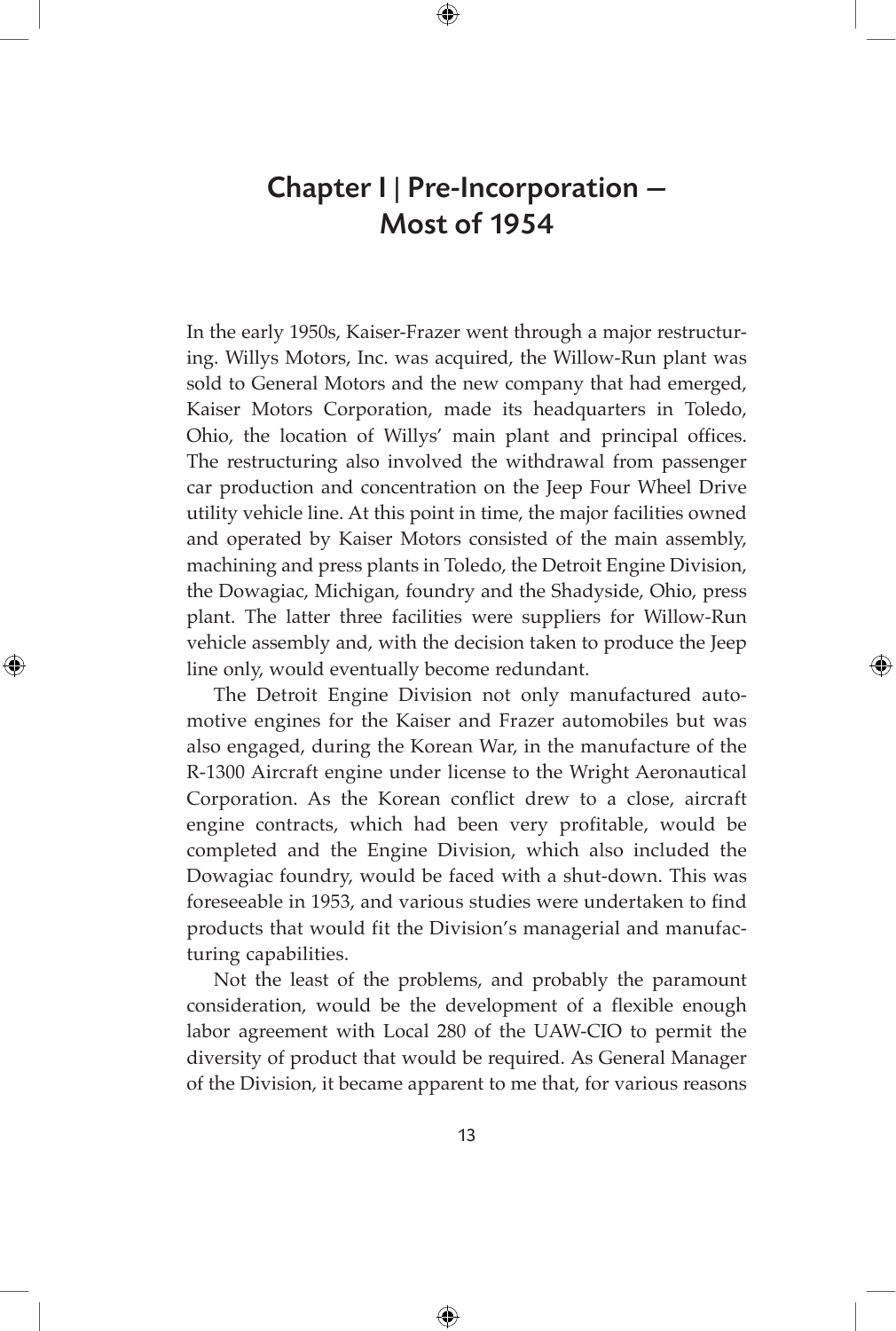— the specialized equipment and tooling we had, the inflexibility of our labor contracts, plant location, lack of specialized marketing capabilities and the like — it was highly improbable a new product venture would prove feasible. We had studied everything from manufacturing pin-setting machines for bowling alleys to agricultural equipment. The Engine Division did have some diversification during this period, working as a sub-contractor to General Motors, and manufacturing components for its Hydramatic transmission. GM lost its Livonia, Michigan, transmission plant in a major fire and had to gear up several component manufacturers in order to keep its lines going. In fact, it was this fire that caused GM's acquisition of the Willow-Run facility from Kaiser Motors.

◈

Another project that the Engine Division took on was the design and operation of a production line for the manufacture and assembly of a miniaturized Sonobuoy, the underwater expendable sonar device used by the Navy for submarine detection. The code name for the project was "Operation Tinkertoy." After the design and process engineering was completed at the Engine Division, Kenny Flood, Gordon Woods and Jules Lussier set up the plant in Arlington, Virginia. The operation was a success and the process was in the vanguard of then existing technology. The chips that were printed with electronic circuitry were of ceramic and about one inch square and one sixteenth of an inch thick. These were stacked up in modules and assembled into the sonobuoys using automated assembly and transfer lines that we had designed. Nothing to compare to today's microchips — but in the early fifties, a real breakthrough in mechanized electronics component manufacture.

This was about the time I became acquainted with Hickman Price. He was a nephew of Joseph Frazer and, during the K-F days, had worked in the export division. Hickman left K-F and joined Willys Motors prior to its acquisition by the Kaiser interests. As Manager of Export for Willys, Hickman had organized a fine overseas distribution network. In Brazil, in particular, the dealer organization there had built, and was operating, an assembly plant in Sao Paulo for Willys FWD vehicles. Due to the ever-present foreign exchange shortage, the pressure was on for the assembly

◈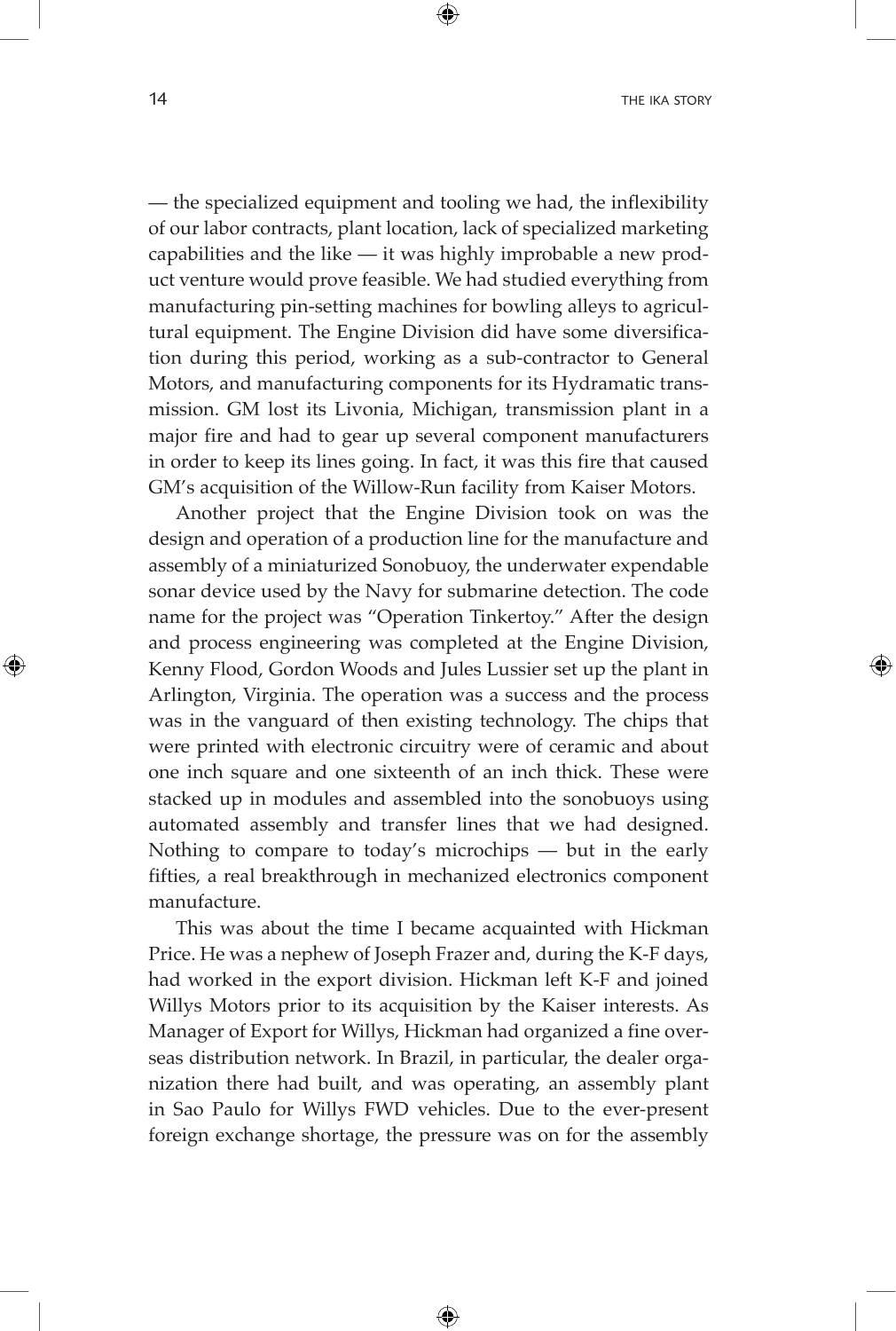◈

plants to start manufacturing components locally and reduce the hard currency requirement per vehicle.

The common policy followed by automobile manufacturers at that time in South America was to set up an assembly plant in a given country, sized in accordance with the market potential, and ship CKD (Completely Knocked Down) vehicles to it. For a given allocation of foreign exchange by the Central Bank of the country involved, a greater number of vehicles could be produced. Perhaps the biggest saving was in freight costs which were reduced substantially and this system also made possible the local procurement of "easy buy items" such as tires, upholstery materials, paint, batteries, flat glass, etc. The hard core of the CKD package consisted of manufactured parts peculiar to a given model that were designed and manufactured by the automobile company itself or by vendors using designs and tooling supplied by the company. These were the tough parts — engines, transmissions, differentials, brake assemblies, stampings, steering gear, axle forgings, frames, instruments, etc.

The investment required for an assembly plant and its associated assembly jigs, welding fixtures and painting equipment was minimal compared to machining, gear making, stamping, forging and foundry. The import dollars replaced by each dollar of assembly plant investment were substantially greater than the replacement dollars involved with machine and tooling investment. Coupling this problem with periodic model changes which primarily affected the "tough parts," it is easy to understand the reluctance of the prime manufacturer to break through the assembly barrier and produce these parts locally.

Hickman Price's idea was to invest the Detroit Engine Division's machines and tooling in Brazil, build an engine plant and, together with the existing assembly plant and dealer body, form a company that would be the first integrated automobile plant in South America. He showed up one day in Detroit with Vauvau Aranha, who was the head of the Brazilian dealer association. Vauvau was a great personality, spoke excellent English and was the son of a former finance minister. Euclydes, his brother, later became one of the prime movers in Willys Overland do Brasil. In the tour of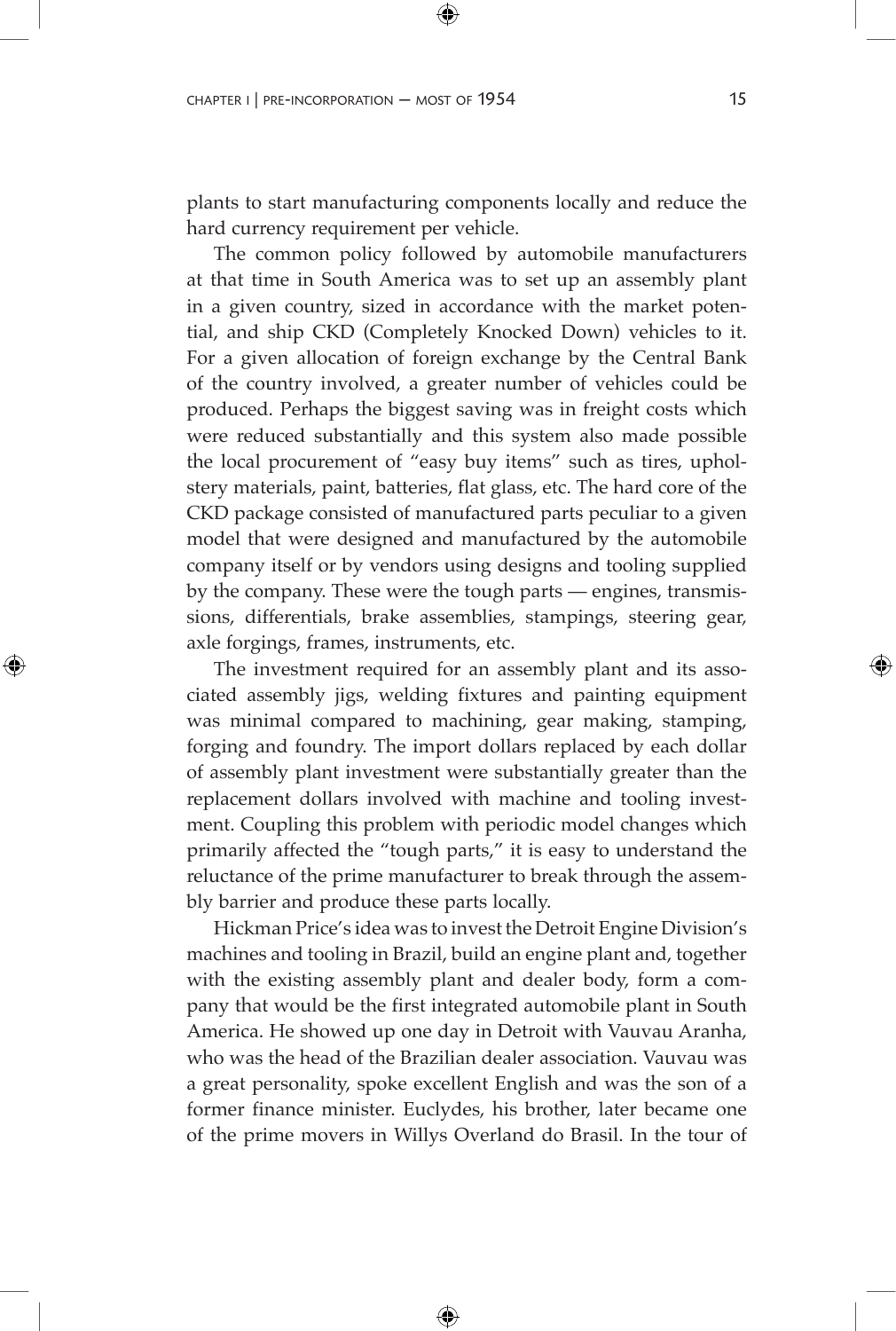the Engine Division facilities I'll never forget Hickman, who was quite dramatic and, at times, somewhat flamboyant, standing in the middle of six acres of concentrated machine lines saying to Vauvau, "This is all yours! Say the word and it will be on the next boat." I thought Hickman was a bit premature but it was still a good idea. The trouble was that someone else, completely independently and at the same time, had the same brainstorm. The difference was, that person had the ear of Mr. Henry J. Kaiser.

◈

DeLesseps "Chep" Morrison, then mayor of New Orleans, worked very closely with the Kaiser interests in the early days of the Kaiser Aluminum and Chemical Corporation's activities in Louisiana. Mayor Morrison had also organized an entity called International House that served as a meeting place and sounding board for South American public and private sector contacts. International House was directed by Mario Bermudez, a Colombian by birth. Mario had excellent relationships with various heads of state in South America. Chep and Mario proposed that Mr. Kaiser tour South America and investigate investment possibilities for the surplus manufacturing facilities we had.

Although somewhat reluctant to entertain investing in South America, for reasons that will be brought to light later in this story, Mr. Kaiser considered the Morrison advice very seriously and asked his son Edgar and Gene Trefethen to develop the Morrison idea into an action plan. Edgar, who was spending most of his time in Toledo in those days, swung into action and had Hickman Price put his plans on the back burner until the results of Henry Kaiser's projected tour of South America unfolded. This decision is the reason that Argentina became the first Latin American country in integrated vehicle manufacture even though Brazil's infrastructure and population should have given it priority. But I'm getting ahead of the story.

Shortly after the foregoing I was called to Oakland by Mr. E. E. Trefethen. In those days, with Edgar Kaiser involved primarily in the automobile business with offices in Toledo, Mr. Kaiser, in Oakland, depended principally on Gene Trefethen to administer all of the other operating companies — quite a task when one considers the size and complexities of the companies involved.

◈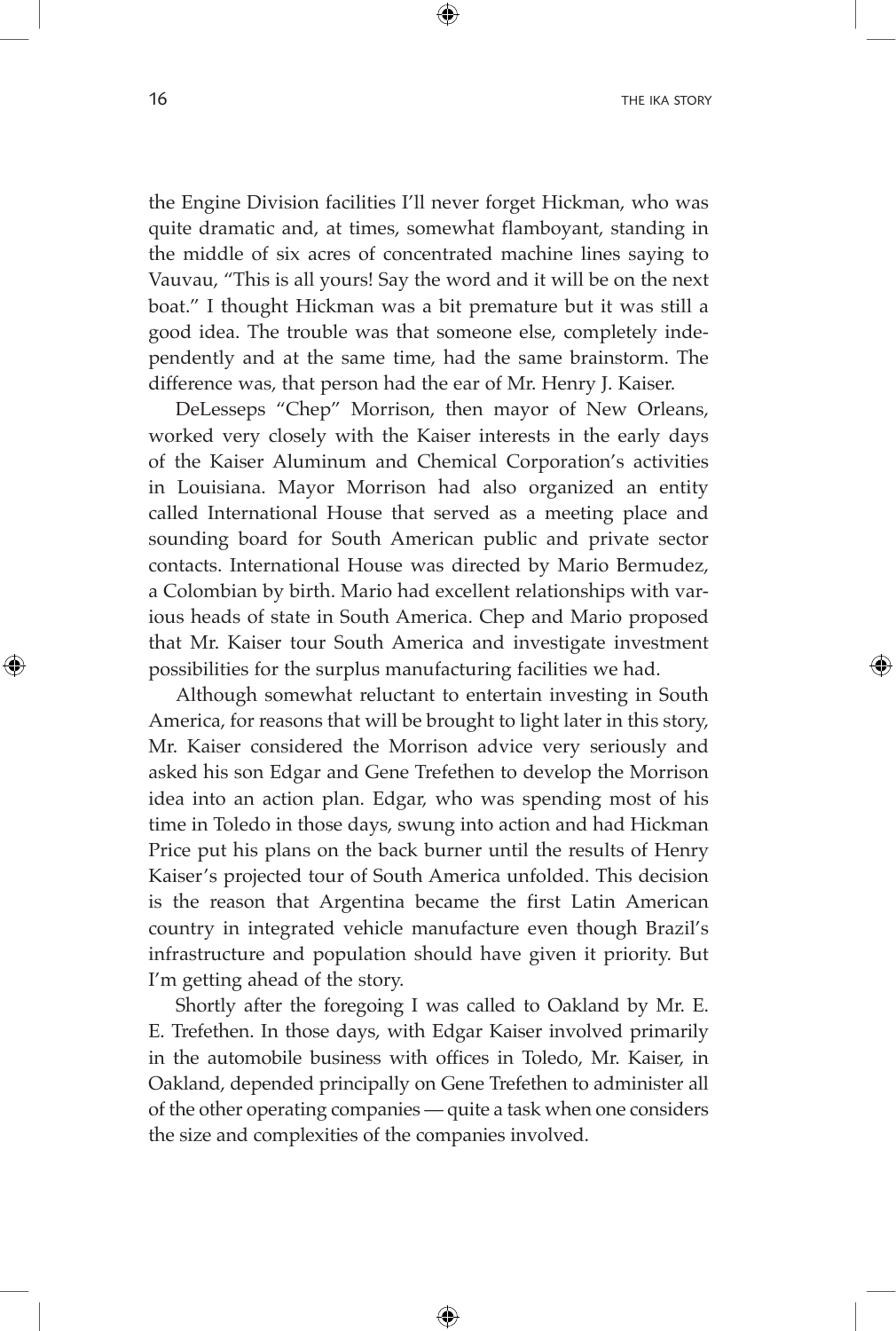chapter i | pre-incorporation — most of 1954 17

◈

We met in Mr. Henry J. Kaiser's office on July 15, 1954. This meeting marked the beginning of Kaiser's Latin American ventures that would encompass major developments in the automotive, aluminum, mining and heavy construction industries for the next two decades. It also marked the first overseas venture by any Kaiser company since the Cuban highway job in the twenties. Present at the meeting — in addition to Mr. Kaiser, Gene Trefethen and myself — were Bob Elliott, Mr. Kaiser's special assistant who wrote most of Kaiser's speeches, Mario Bermudez, George Havas, General Manager of Kaiser Engineers, and some others whose names I can't recall.

We reviewed a report written by E. O. Jewell, then World Trade Development Director for International House, that described priorities and conditions in various countries, potential financing sources and the shortages in the vehicle population that they all had. The report concentrated on four countries: Argentina, Brazil, Colombia and Venezuela, the only ones, according to the Jewell report, that had the potential to support an automotive manufacturing scheme. Mr. Kaiser concluded our discussions and requested that we develop a plan of action concentrating on these four, even though his itinerary would take him to other countries as well. Descriptive brochures and proposals were to be prepared that he would present to the authorities involved.

I was assigned the task of developing, with my organization in Detroit, a listing and description of all the surplus equipment that Kaiser Motors would be able to make available for investment in South America. This entailed not only my plants — the Engine Division and the Dowagiac Foundry — but in addition, the Shadyside, Ohio, press plant, the tools and dies for the Kaiser Passenger car, which were located in several different places, and the company-owned special tooling that was in vendor plants. Most important was the description of what this equipment could do in reducing the imported content of the vehicles to be manufactured. I was originally slated to go with the Kaiser party but at the last minute Mr. Kaiser decided that he didn't need any engineers along — preferring a more generalized approach on the first contact. The trouble was that while Mr. Kaiser didn't want any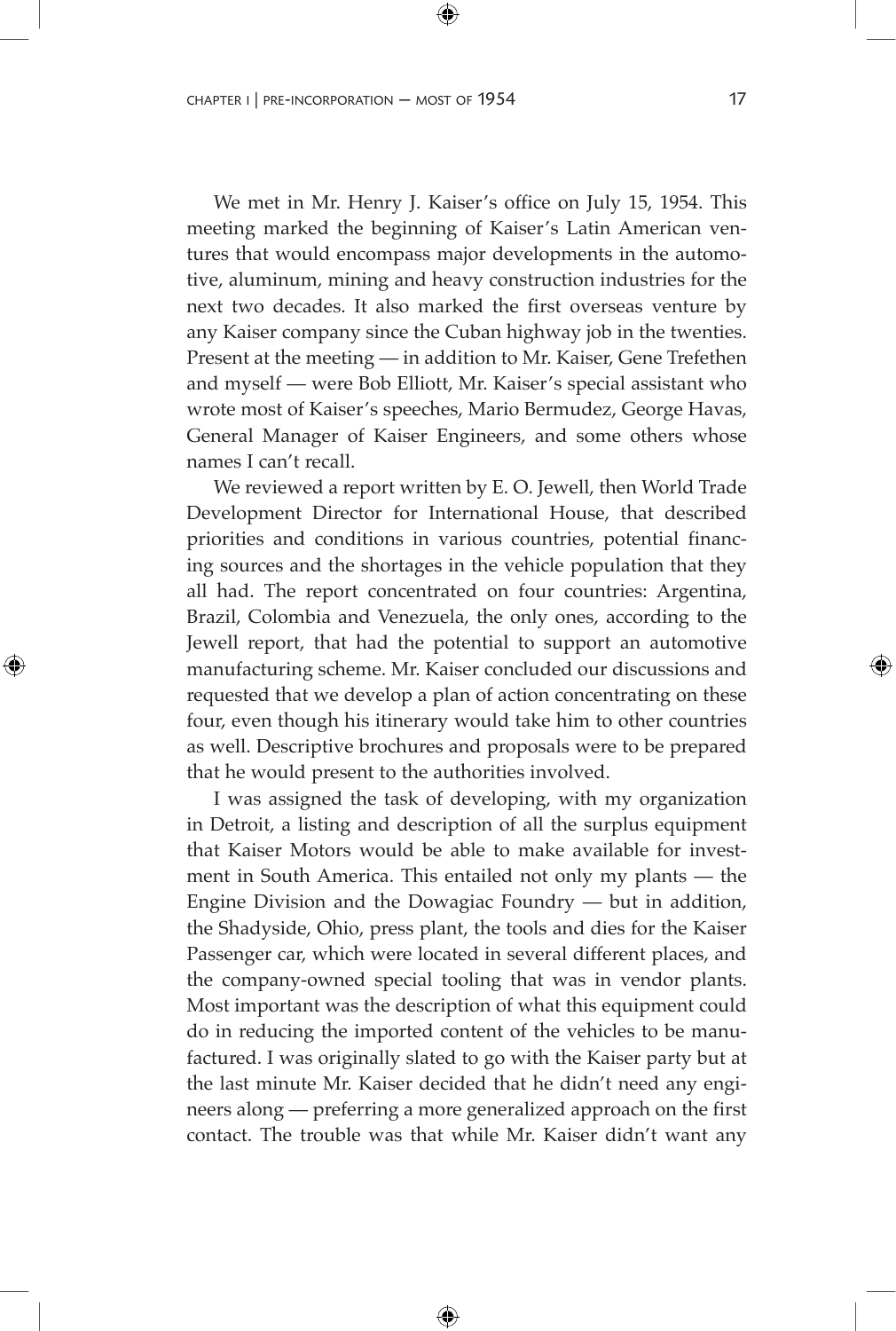engineers around, he was still going to be exposed to some pretty penetrating technical questions which no one in the Kaiser entourage could answer. And that is exactly what happened.

◈

Much has been written about Henry Kaiser, and by writers more prolific than I. However, I was fortunate to be close to Mr. Kaiser and his sons Edgar and Henry Jr. on many occasions, starting with my work in the Kaiser Shipyards during World War II. As superintendent of the outfitting dock at Kaiser Yard 3 in Richmond, California, I would see Mr. Kaiser from time to time when he visited the Yard. Yard 3 is where we built the C4 Troopships, the largest vessels constructed in any of the seven Kaiser operated yards. These ships were designed to transport 4000 troops and provide all the necessities on voyages of long duration.

Whenever Mr. Kaiser had an important visitor in the Oakland office he customarily showed him the Richmond shipyards. This was, of course, during the war years. The Kaiser group managed four shipyards in Richmond, California, and three in the Portland, Oregon, and Vancouver, Washington area. If one of the C4s was about ready for delivery when Mr. Kaiser was visiting Yard 3 with one of his guests, he would board the ship and I usually was elected to show the party around. Some of the visitors I remember were Vyacheslav Molotov, Foreign Minister of the U.S.S.R. under Stalin, Lord Halifax of the British Purchasing Commission in the U.S., Admirals Land and Vickery, the heads of the U.S. Maritime Commission and others of like stature. Few questions from Mr. Kaiser, but penetrating ones. Usually my immediate superiors, Clay Bedford, Einar Larson and Kenny Flood were in the visiting party, but since the outfitting and final completion of the C4s were my direct responsibilities, comments and questions were usually directed to me. This was a pretty august group and, for a 25-yearold engineer, quite a heady experience.

Mr. Kaiser knew what he wanted and when he chose his entourage for the South American junket he was less concerned about technical aspects than he was with the personalities and political climates he would be involved with. It should be noted that a paramount Kaiser principle was "no payoffs." The Kaisers, Henry, Edgar and Henry, Jr., had high business ethics and woe

◈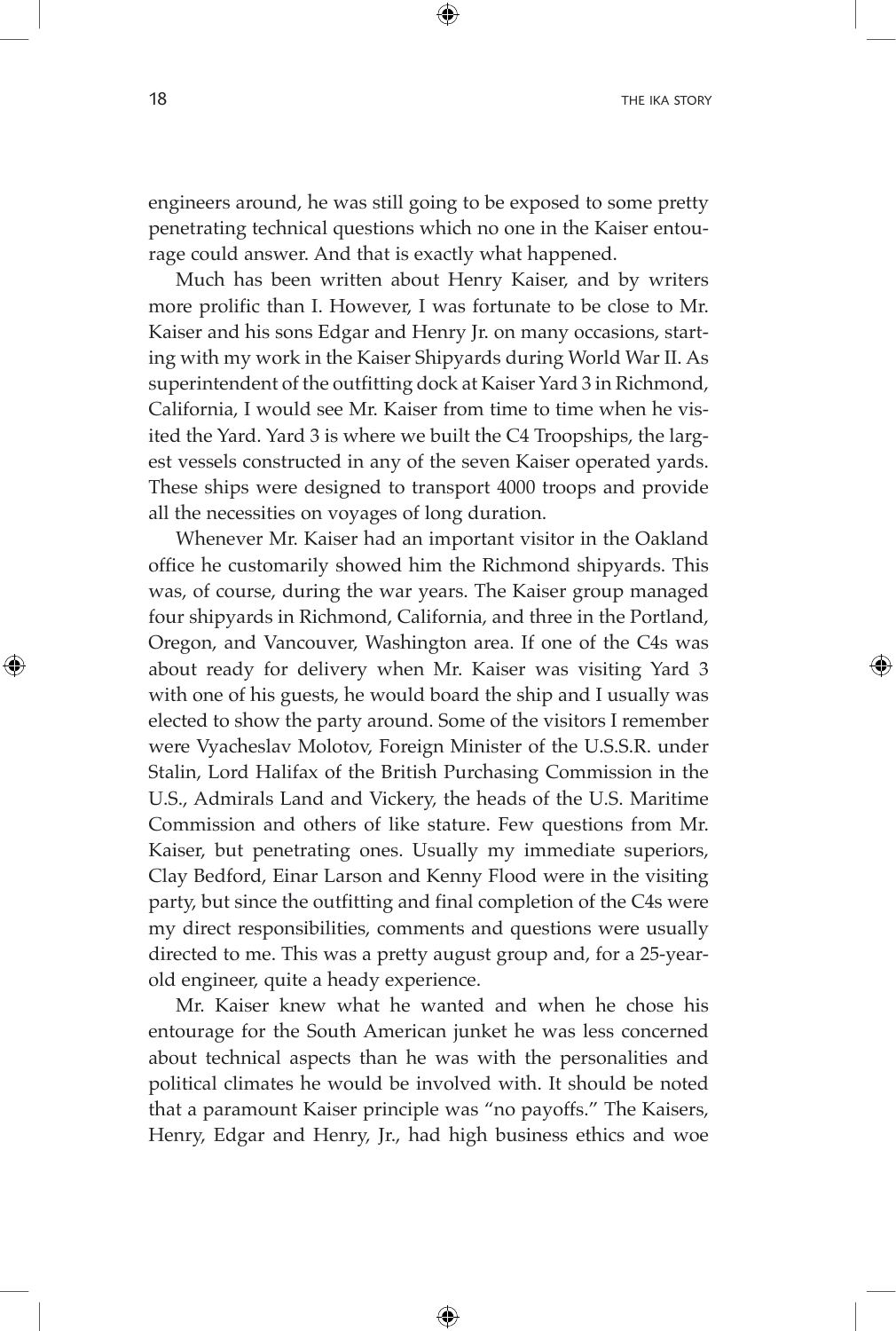◈

befall anyone in the organization if he was caught trying to buy someone off. This would be Mr. Kaiser's first trip to Latin America since the Kaiser Paving Company's highway job in Cuba. There, according to stories I had heard, everyone had their "hand out" and Mr. Kaiser made it absolutely clear to everyone on the team that anything we did concerning the South American auto venture would have to bear his scrutiny.

◈

I vividly remember my disappointment when Gene Trefethen told me I was not included in the roster for the trip. But Gene also said, "Don't worry, the Boss will come back with something," and he sure did.

In addition to Mr. and Mrs. Henry Kaiser, the group included Mayor and Mrs. Morrison, Mario Bermudez, Mr. and Mrs. Bob Elliot and Mr. and Mrs. William Weintraub. Bill Weintraub was the Senior Partner of Norman, Craig and Kummell, the advertising agency used by Kaiser-Frazer. Mr. Kaiser placed a high value on Bill Weintraub's perceptions and opinions. A New Yorker of discriminating taste, a famous art collector, Bill became a great friend and supporter of our work in the Argentine.

With the creative help of Kaiser Engineers' proposal department, brochures were prepared for each of the countries to be visited and contained a proposed automotive integration scheme that gradually, over a five year period, arrived at practically 100% local content exclusive of certain raw materials that had to be imported. This would vary from country to country but, in general, raw materials included cold rolled steel sheets for body panels, pig iron for castings, steel billets for forgings, copper wire for wiring harnesses, aluminum and zinc for die castings, etc. The proposals were very preliminary and generalized. In essence, they stated the Kaiser Group's readiness to invest tools and equipment into joint venture companies that would be formed with either government or private entities, or a combination of both. No stipulations were made as to control. Kaiser was willing to accept a minority position, and public ownership of stock in the proposed corporations was encouraged. Certain assumptions were made relative to vendor capabilities in the various countries, the volume of vehicles to be produced and sold, the amount of capital that could be raised